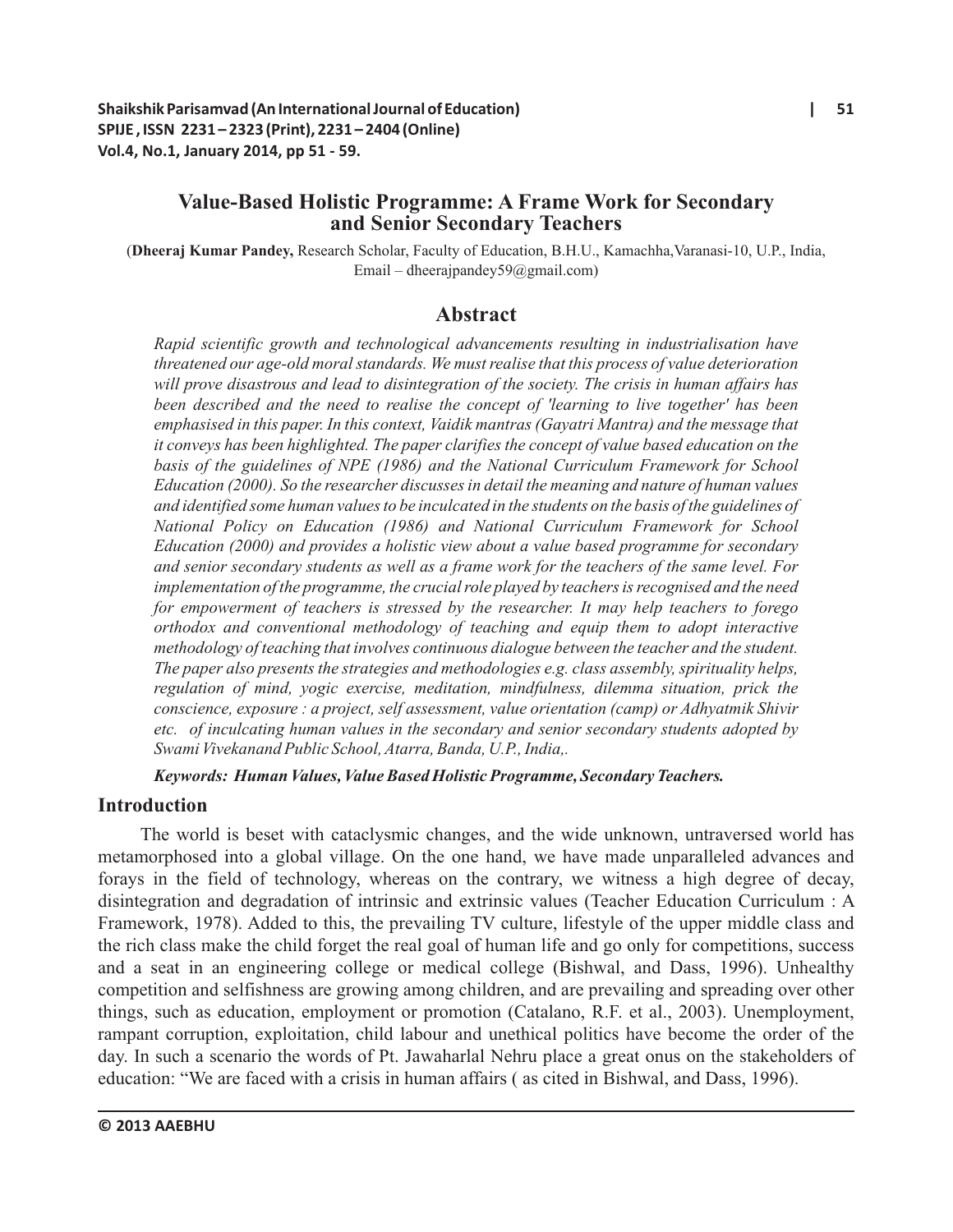People have forgotten the spiritual aspect in their lives, though India is the birthplace of spirituality. The Indian history talks about great saints, seers, mahatmas, rishees, munees and philosophical teachers who have been promoting, practising and advocating moral and ethical values (Value Education in Indian Schools: Experiences and Strategies of Implementation, 2003). Unfortunately, the lifestyle of the people has changed, the western way of living has been adopted, and the meaning of morality has shrunk only to sex life. In short, deterioration is evident in the way we think, the way we act and the way we live (Bishwal and Dass, 1996). Values have been forgotten or have been thrown to the wind. And this crisis can be resolved finally only by the minds of men rising to somewhat higher levels. The researcher believes that humanity will arise because there is no other way, otherwise it might perish". We have to take cognizance of the situation and equip our children with tools of love, affection, tolerance, fellow-feeling, brotherhood and compassion to beings so that they can face the future with courage, fortitude and equanimity (Cocking, 1999).

The process of education involves four stages, viz. knowledge that is taught, knowledge gained through intuition, knowledge gained through revelation, and the ultimate knowledge that comes from within ourselves through meditation, through yogic practice (Teacher Education Curriculum: A Framework, 1978). The modern curriculum does not provide opportunities for children to learn by intuition, revelation or meditation (Value Education in Indian Schools: Experiences and Strategies of Implementation, 2003). At this juncture, the need for bringing in the forgotten values and making children aware of them has become essential (Cocking, (Eds.).,1999). The new millennium was ushered in with the concept of 'learning to live together', and to realise this dream there is greater urgency on the development and reform of school curriculum of valuebased education.

#### Asatoma Sadgamaya !

#### Tamasoma Jyotirgamaya !!

The most revered Vaidik Mantra sees the grace of the source of light to foster one's intelligence and imbibe the eternal message of these immortal lines. The researcher has developed a holistic value-based education programme at secondary and senior secondary level that is being implanted in Swami Vivekanand Public School, Atarra, Banda U.P., India. The focal point of the programme is the student as an individual, because we recognise that for a brighter and better future it is necessary to chisel and polish the students and as well as the society that is like a diamond in the quarry. Gandhiji reiterated in these words that our belief, "If we are to reach real peace in this world and if we are to carry on a real war against war, we shall have to begin with children; if they will grow up in their natural innocence we won't have to pass fruitless resolutions, but we shall go from love to love and peace to peace ( as cited in Bishwal, and Dass, 1996)."

The main aim of this programme is to unravel the innate potential of the students to flower their inner charisma, so that they not only adapt to the kaleidoscopic facets of modernity but at the same time their roots are firmly entrenched in tradition. Value education is not only taken up as a separate subject in our school but also integrated into the fabric of its curriculum so that the students are enabled to 'catch' values in addition to being taught.

#### **What are Human Values?**

The term 'values' literally means 'to be of worth', something that has a price, or it can also be described as a criterion for judging the worth of the thing or people as desirable or undesirable. The Oxford Dictionary defines 'value' as "to consider to be of great worth or importance," or "standards or principles considered valuable or important in life" ( as quoted in Bishwal, A. and Dass, j., 1996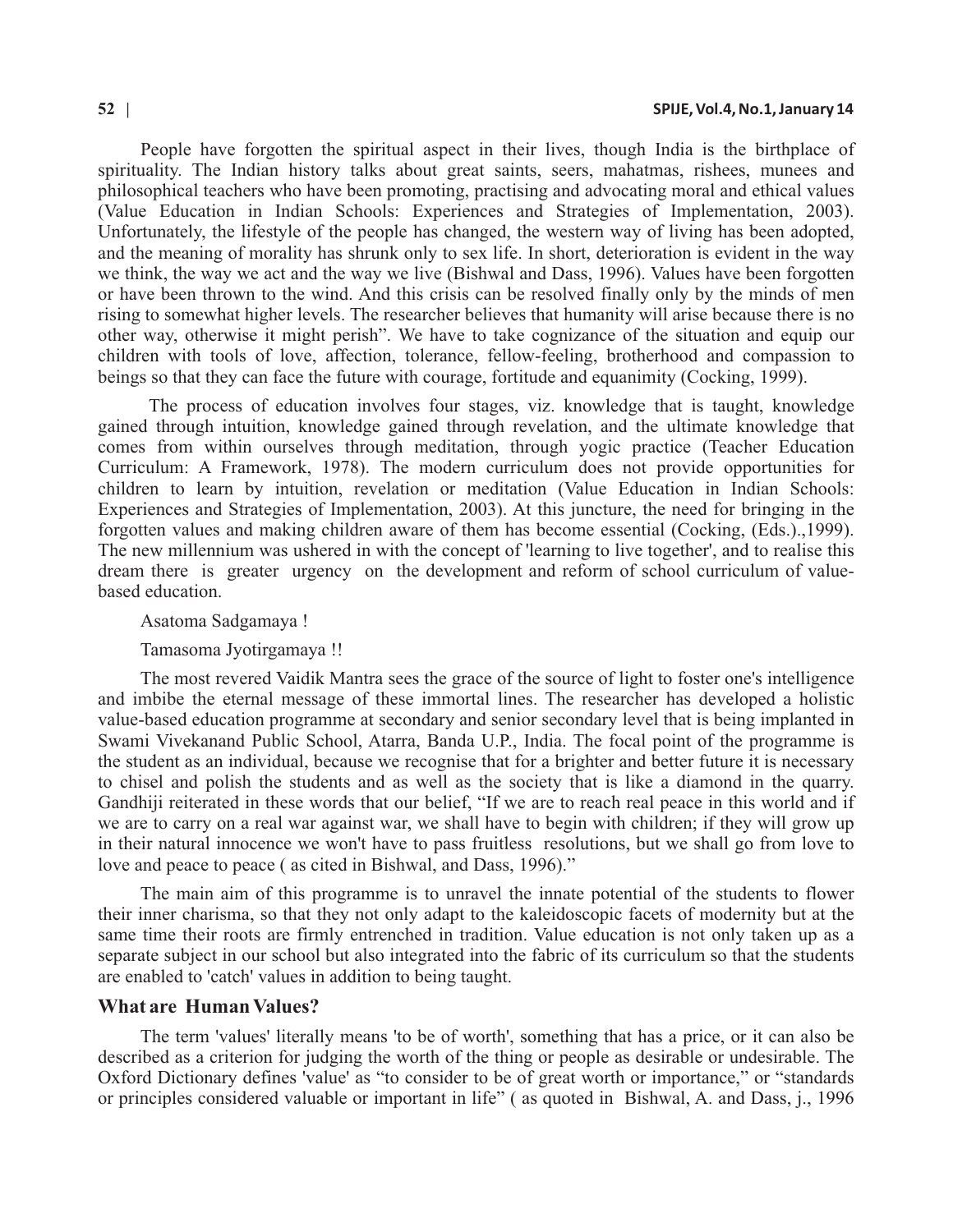#### **SPIJE, Vol.4, No.1, January 14 | 53**

). While the first meaning denotes value in physical terms, the second meaning pertains to our behavioural patterns. Therefore what we value in life depends on our likes and dislikes, our attitude, our mentality and our behaviour. Values are abstract and multidimensional and present an ideal for the members of the society to shape their personalities. (Leicester, Modgil, & Modgil, 2003).

#### **Identification of Human Values**

According to the guidelines of National Policy on Education (1986) and National Curriculum Framework for School Education (2000), the following values need to be promoted in the schools: (i) India's Cultural Heritage; (ii) Equality of Sexes; (iii) Protection of Environment; (IV) Pastoral Care; (v) Universal Fraternity; (vi) Sense of Discrimination between Good and Bad (vii) Dignity of Labour; (viii) Egalitarianism, Democracy and Secularism; (ix) Constitutional Obligations; (x) Nurture of national identity; (xi) Observance of the Small Family Norms; (xii) Removal of Social Barriers; (xiii) Inculcation of Scientific Temper; (xiv) Human Rights including Rights of the Child, especially of girl child; and (xv) Inculcation of Personal and Social Values such as Cleanliness, Love, Fearlessness, Compassion, Truthfulness, Inner-Harmony, Integrity, Responsibility, Regularity and Punctuality, Self-dependence, Fellow–feeling, Respect for others' Point of View, Social Justice, Respect for Law and Order, Courage and the Values Cherished for the Functioning of Democracy.

#### **Which Human Values to be Inculcated:**

The list of core values identified by the NCERT guides the teachers and helps them in designing the activities (Value Education in Indian Schools: Experiences and Strategies of Implementation, 2003). The list includes a group of values to be inculcated at secondary and senior secondary stages of education (see charts in Fig.1)



Figure - 1. Human Values to be Inculcated at Secondary and Senior Secondary Stages of Education

#### **Programme Implementation**

The programme of the school was no doubt beset with teething problems (Campbell, 2003). The first step was to orient the teachers, as they are a great catalyst and trail blazers in any reform that occurs (Sultan, 1995). It is imperative for the success of the programme that they identify with the reform and consider its appropriateness and feasibility (Mangieri & Block,  $(Eds.)$ , 2011). Teachers had been so ingrained in the orthodox and conventional methodology of teaching value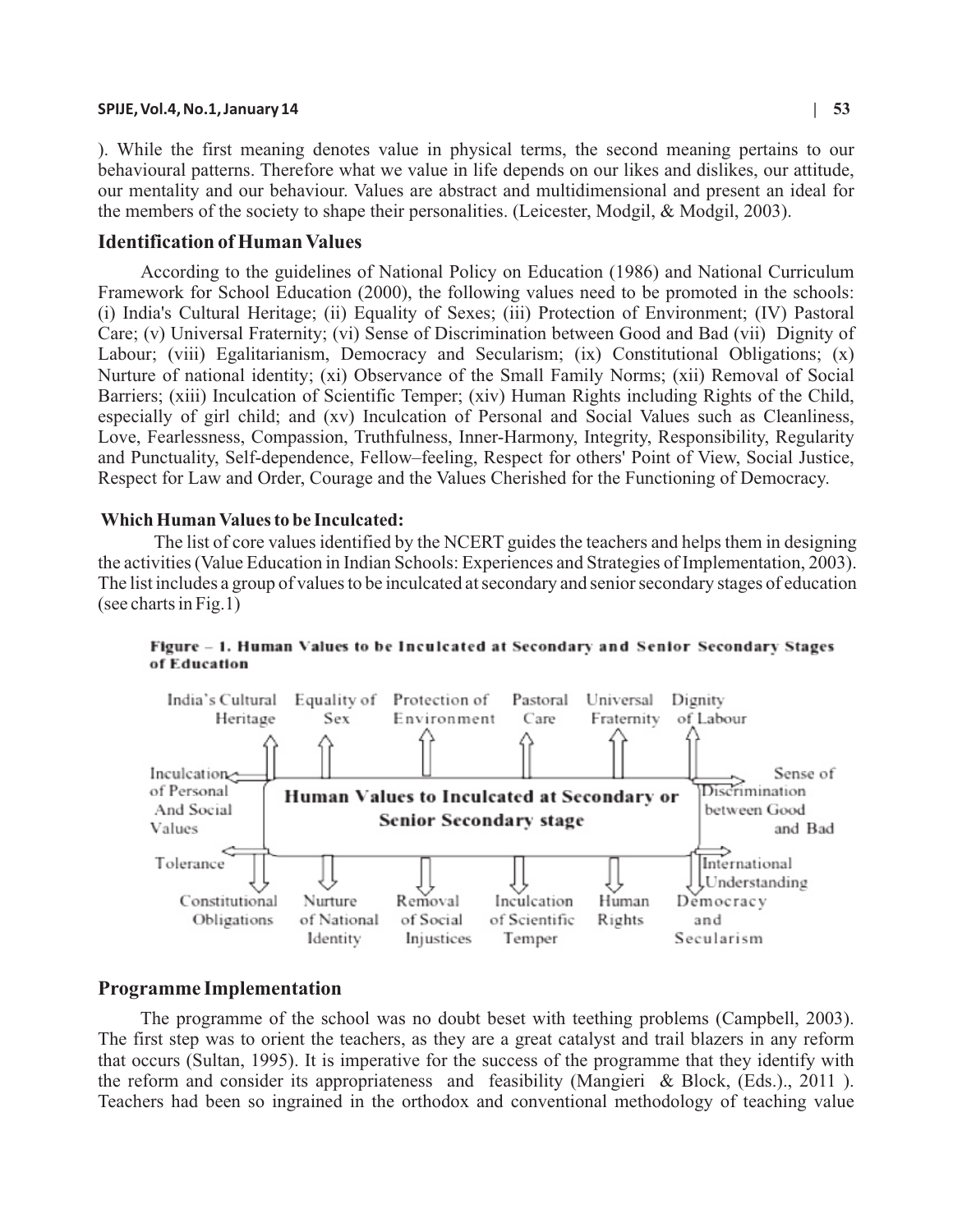education through the didactic, stereotyped and monotonous lectures that they had 'much to unlearn before they learnt something anew' (Bishwal and Dass, 1996). They were empowered by organising orientation programmes, workshops, discussions and seminars. Eminent and seasoned educationists and experts in value education conducted these programmes (NCF, 2005). Teachers were provided with educational materials and were given training to adopt interactive methodology of teaching, which involves continuous dialogue between the teacher and students that is more conducive for educational transaction (Education Commission, 1964-66).

# **Strategies and Methodologies of Inculcating Human Values in Secondary and Senior Secondary Students**

Teachers play a pivotal role in the implementation of this methodology, as they are the real custodians of values (Revell, & Arthur, 2007). They act as perfect role models for the students and unconsciously transmit values to the children (Teacher Education Curriculum: A Framework, 1978). One value for a semester/year is taken up and is focussed on all the possible ways and means by providing value laden environment and by the teaching friendly. Teachers along with their Parents and the guardians should try in students till it is internalised into a habit. For instance, 'regularity and punctuality' was taken up as a value for the last semester and its positive effect was noted in each sphere. It was found that there was a considerable decline in the percentage of late comers, the attendance had improved in all the classes, teachers reported in time for their class, and students submitted their assignment as per the given schedule.

To meet the pluralities and diversities of Indian education system, Swami Vivekanand Public School, Atarra has adopted many innovative strategies to inculcate Human values in Secondary and senior secondary Students. The programme has an in-built evaluation system that enables teachers to improve, modify and change their methodology. Some of the strategies adopted by the school are discussed briefly here.

## v**Class Assembly :**

The class assembly provides a healthy intellectual and physical environment, where by the students get ample opportunity to express themselves, display their creative skills and delve deep into deeper implications of life (Rdhakrishanan Commission, 1948-49). Each class gets an opportunity to conduct the class assembly. The following schedule is followed:

- (i) Vaidik mantras (Gayatri Mantra) or Prayer;
- (ii) Inspirational thought / brief lecture by the guest person, teacher / student;
- (iii) News of the week (this comprises news of national, international and school interest);
- (iv) Thought of the week (elucidation of thought);
- (v) Talent hunt of the class;
- (vi) Inspection of general cleanliness and uniform;
- (vii)National anthem;

The student in-charge of the assembly awards the class assembly trophy to the section that conducts assembly most effectively.

### v **Spirituality Helps**

If we remember God in all that we do, we should have a clean, clear and a calm mind. We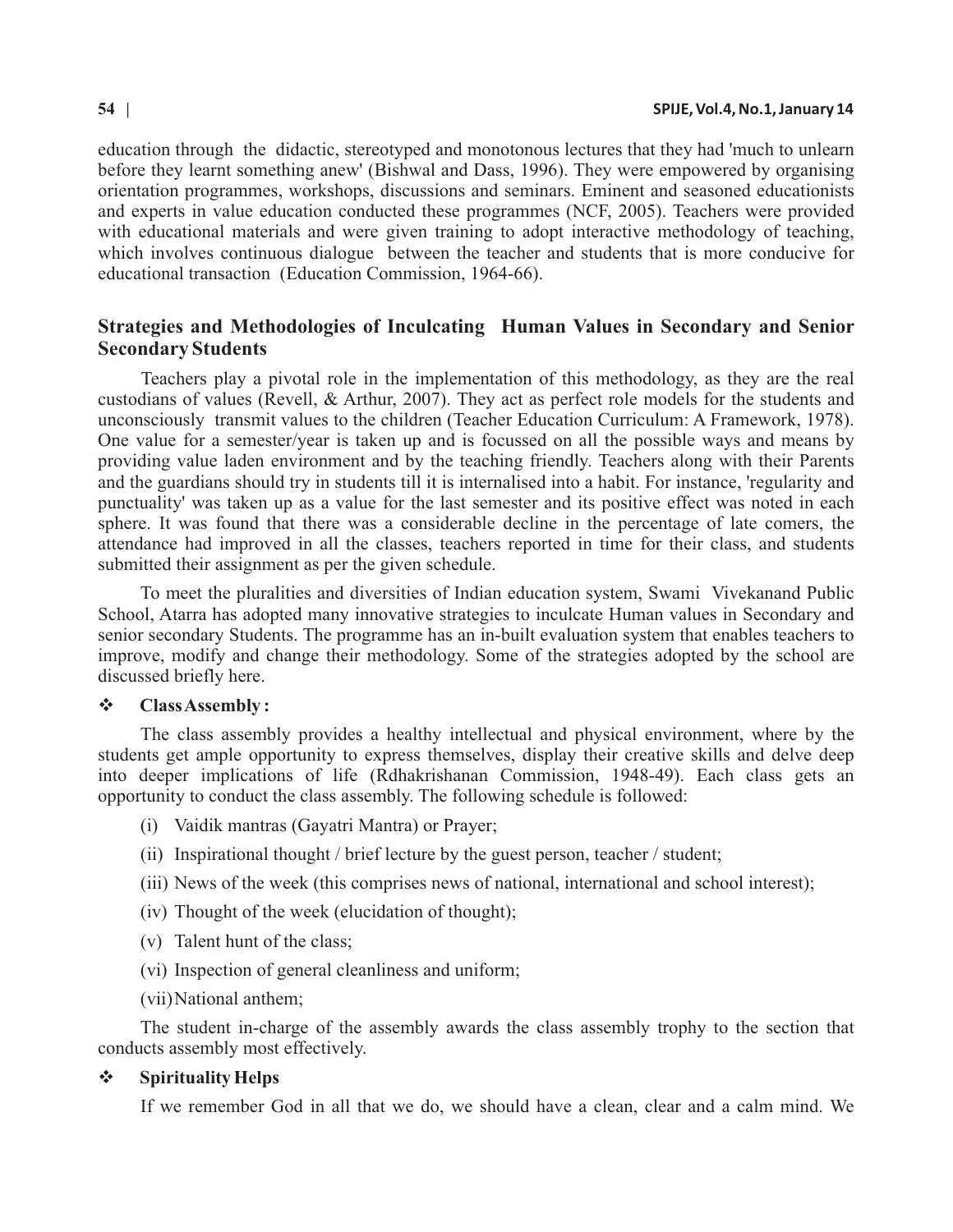#### **SPIJE, Vol.4, No.1, January 14 | 55**

shouldn't do those activities to others that are harmful to us. As Lord Krishna says- Atmanah pratikoolani paresham na samacharet. (as quoted in Value Education in Indian Schools: Experiences and Strategies of Implementation, NCERT, 2003).

### v **Regulation of Mind :**

Our mind is full of thoughts, filled with ambitions on the one side and worries on the other. Researchers have found that every individual mind thinks around 90,000 thoughts per day ( Cocking, 1999). Unless our mind is emptied of all these unwanted thoughts, we will not be able to remain in his remembrance. The only way to get rid of these unwanted thoughts is by regulating the mind.

### v **Yogic Exercises :**

Mind itself is the cause of diseases. It is also a cure. Yoga is no more and no less than a better way of living. Yoga balances the state of mind generating the right kind of attitude. Yoga contributes significantly, improving the condition of health. With the help of yoga many have come out of depression and negative attitude. Yoga is a bunch of physical exercise called Asanas. These Asanas help to calm the nerves which in turn gives us peace. It helps us to control our temper, anger. Yoga uses the techniques of relaxation of the body and mind. It is a technique of awareness, which makes an objective evaluation of life's problems.

### $\div$  **Meditation:**

Meditation may be defined as continuous thinking about something. In a sense, therefore, anybody who is thinking continuously of something may be said to be involved in meditation. Ancient teachers, both in the East and the West, have taught that as one meditates so one becomes.

Meditation purifies the mind and removes those impressions. By constant practice of meditation and cleaning, we are able to purify the mind and also avoid forming further impressions. When the mind is not bogged with thousands of thoughts, it starts thinking clearly and the result is that the practitioner becomes more and more a master of his mind instead of being its slave. Therefore it is very essential that each and every secondary and senior secondary students as well as the teachers must follow these three steps meticulously:

- 1. Practise meditation.
- 2. Now regulate one's mind, and cultivate only the required qualities or values in self.
- 3. Become loving, caring and understanding, so that the peers/ students emulate you. In short, the teachers should become role models for children coming under their care.

### v **Mindfulness :**

Mindfulness is the practice of becoming more fully aware of the present moment nonjudgmentally and completely rather than dwelling in the past or projecting into the future. It generally involves a heightened awareness of sensory stimuli (really noticing your breathing, feeling the sensations of your body etc.) and being "in the now ."

### v **Dilemma Situation :**

This methodology of inculcation of values is very effective especially at secondary and senior secondary stages. The teacher exposes the learners to optimally challenging situations. The dilemma situations are designed in accordance with the level of students and are adapted from his past experience (Teacher Education Curriculum: A Framework, 1978). The dilemma situation is very carefully prepared, because it involves moral principles, which are of equal importance but have a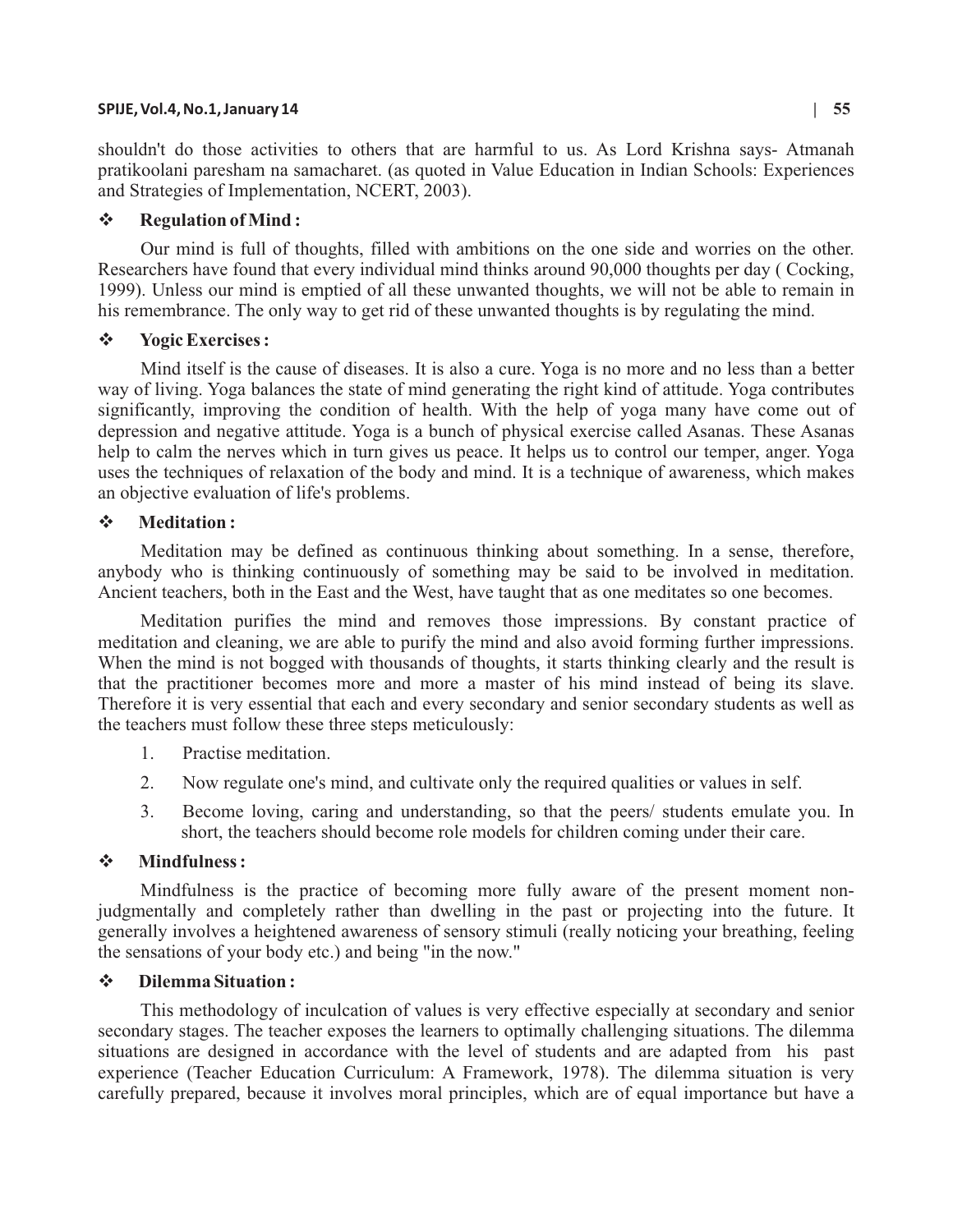#### **56 | SPIJE, Vol.4, No.1, January 14**

mutually exclusive course of action. The dilemma is demanding but not complex. The topic of dilemma is fictitious, real or taken from any current topic or literature; for example, DR. N. D. Sharma, General Physician, is the son of a teacher, and at present he is working as junior Surgeon in District Hospital, Banda. He gets an offer from Stanford Hospital, California for the post of Senior Surgeon. Should he accept the offer?

## **Activity – 1**

The teacher presents the dilemma situation before the students and the Students have to present their understanding about the problem. What is at stake here? What would we do?

# **Activity- 2**

Students will vote in favour or against the possible solution of the dilemma situation.

# **Activity- 3**

Students will be gathered in 'Favour' or 'Against' in two separate groups. Each group is instructed to give arguments in support of their opinion. Students share with their groups the reasons in support of their opinion. One student of the group takes down notes.

# **Activity – 4**

Each group presents, alternately, reasons in favour or against. After the speaker of 'Favour" group has presented the reason why he/she chooses, the person from 'Against' group will respond. The teacher acts as a moderator. He/She intervenes only if some clarification is needed or if rules are being violated.

# **Activity – 5**

The teacher asks the group to think over the arguments they have heard. He/She asks, 'Do you still think your reasons are as valid as they were? Do you want to re-assess your opinion?' Each group once again discusses the situation amongst its members. A spokesman from each gr oup summarises the outcomes of the discussion.

## **Activity – 6**

The teacher takes the final vote as students have reflected upon many sides of the problem, and presents it in a precise and clear manner . He/She appreciates the efforts made by the students.

# v **Prick the Conscience :**

This methodology has been inspired by the method described by Paulo Freire in his book 'Pedagogy of the Oppressed'. The teacher makes an attempt to 'Prick' or 'Disturb' the conscience of the learner with issues like environmental concern, corruption, child labour, drug addiction etc. (as cited in Cocking, (Eds.)., 1999). The methodology followed includes the following:

## **Activity- 1**

Teacher presents the issue to the class in a precise and clear manner.

## **Activity- 2**

Students collect facts, articles, reports and other information related to the issue.

# **Activity – 3**

A class discussion is held wherein students:

- (i) Identify the root causes of the problem; (ii) Enumerate the effects;
-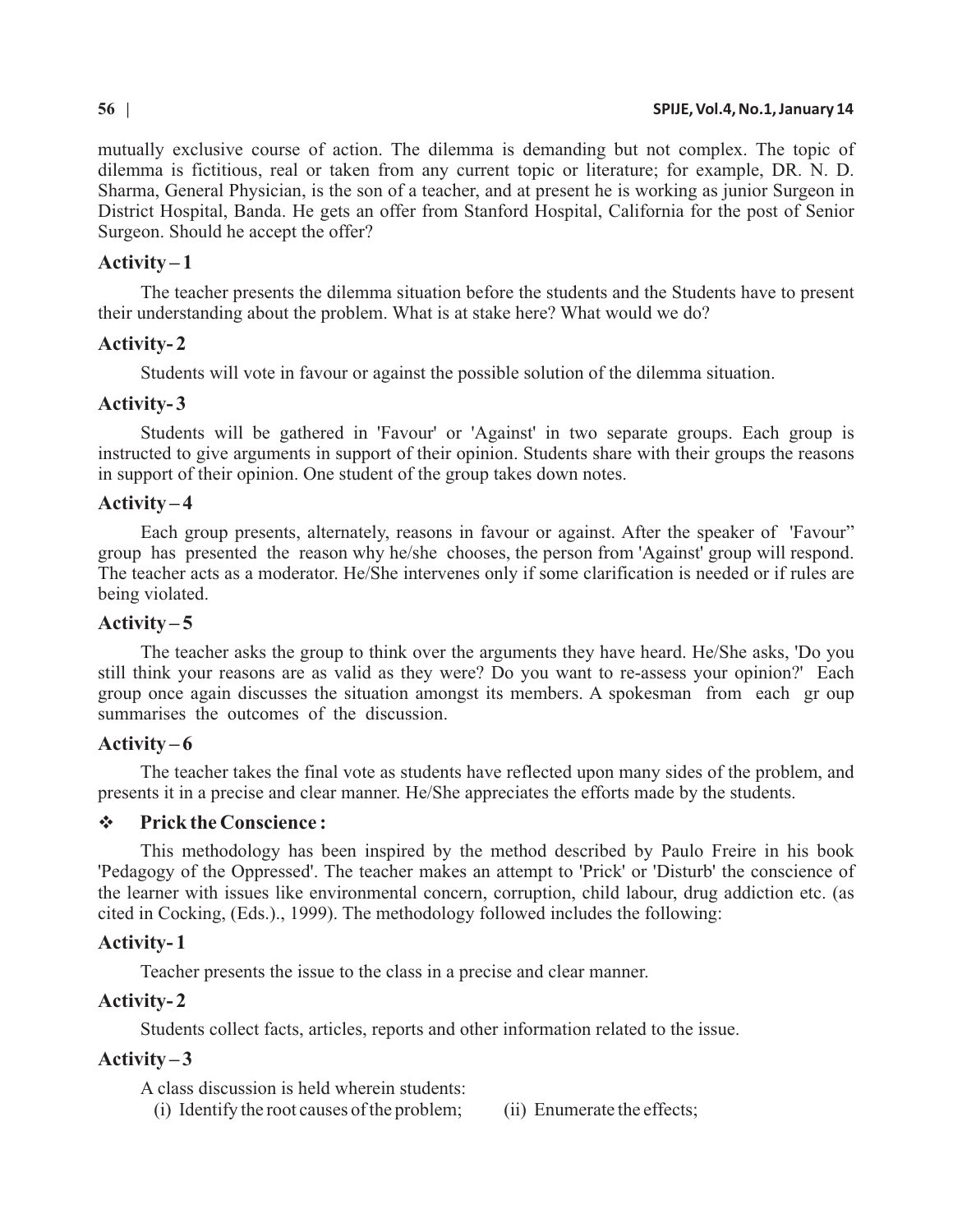#### **SPIJE, Vol.4, No.1, January 14 | 57**

(iii) Suggest corrective measures; (iv) Take follow-up action;

## v **Self-assessment :**

Monthly self-assessment by secondary and senior secondary students along with the teachers, principal of the school coupled with Management Audit Feedback serve as periodical reminders for updating their abilities, skills and performance. It provides opportunity for continuous self introspection and self-directed positive change ( Bishwal and Dass. 1996).

### v**Value-Orientation Camp (Adhyatmik Shivir) :**

A 3-day Value Orientation Camp is organised every year during the autumn break. It is an intensive experience interspersed with group games, discussions, role plays, organising an exhibition and meet to a resource person/great personality in the concerned area etc. to engage students in focused activities around social issues (Rdhakrishanan Commission, 1948-49). The following schedule should be generally maintained:

#### **Day- 1.**

- (i) Breakfast; (ii) Prayer meeting and hawan;
- (iii) 'Get acquainted' exercises; (iv) Group discussion on moral or social issues;
- (v) Nature walk; (vi) Yogic exercises;
- (viii) Role play; (viii) Diary writing;
- (ix) Meditation; (x) Self analysis;
- (xi) What role should I play in making our society just and harmonious;

### **Day- 2.**

- (i) Prayer meeting and hawan; (ii) Discourse / lecture by resource Person;
- (iii) Educational visit to famous historical place, fort, monuments, museums etc.
- (iv) Presentation of skit on any issue; (v) Aerobics;
- (vi) Group discussion on moral or social issues;
- (vii) Photo/ language session; (viii) Yogic Exercise, Meditation and prayer;

## **Day- 3.**

- (i) Prayer meeting and hawan; (ii) 'Think tank' session;
- (iii) Preparation of collages and montages; (iv) Field trip;
- (v) Physical Training drill; (iv) Creative writing;
	-
- 
- 
- 
- (vii) Self-introspection; (viii) Vedic ceremony;
- Group activities are designed to engage in reflective exercises that focus on moral and social issues and are a mixture of fun and reflective work. The goal is to help students to begin the process of constructing integrative resolutions of social issues and to become sensitive to ethical content of multifaceted issues. Students learn to adjust and adapt to their environment, inculcate values of fellow –feeling, compassion to beings, love, concerns to others, self-discipline, dignity of labour, punctuality, Self-dependence, cleanliness, open mindedness, spirit of inquiry and sense of social responsibility etc. The camp has been rated very highly by students, teachers and parents of Swami
	- Vivekanand Public School, Atarra, Banda U.P., India.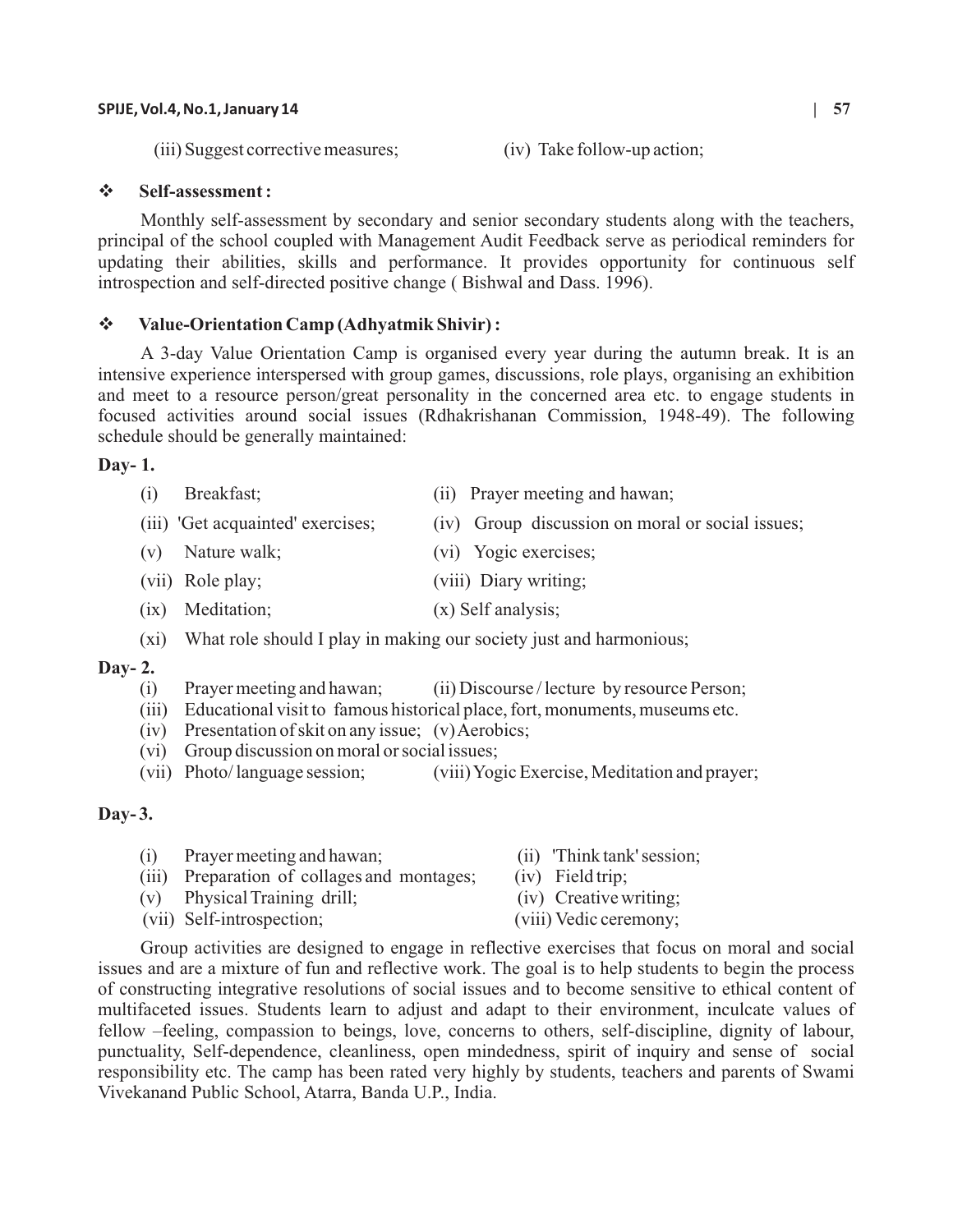# v **Exposure : A Project :**

Under this project, the students interview eminent and famous personalities and learn about their success stories. It motivates and encourages students to imbibe their qualities. They also learn that there is no elevator to success and one has to climb a number of steps to achieve it.

# v**Cumulative Records :**

The school has developed a pastoral care system, whereby the teacher and students are given opportunities for a widest possible teacher-pupil contact (Habermas,1990). Each class teacher keeps a cumulative record of each pupil of his / her class (Narvaez and Rest, 1995). These records are factual and are descriptive of events rather than mere interpretations or judgments of events (Narvaez and Rest, 2006 ). In the account, the teacher notes any aspect of the pupil that he/she notices or that is brought to his / her attention, e.g. the teacher observes that a particular student seems to be having difficulty in making friends and seems to be unhappy and lonely (Narvaez and Rest, 2005). The teacher then takes the necessary remedial action like counselling, encouraging other students to talk to him, or making him to sit with an extrovert and friendly student (Fallon, 2003). The teacher jots down her observations, in the following kind of form:

| Setting  | Date: |
|----------|-------|
| Incident |       |
| Remarks  |       |

The file contains information on the following aspects:

- 1. General information; 2. Family Background;
- 3. Physical development; 4. Participation in Co-Curricular Activities;
- 5. Psychological factors; 6. Interests;
- 7. Social factors; 8. Educational Achievement;
- 9. Intellectual factors; 10. Creative and imaginative skills;
- 11. Work habits; 12. Special difficulties and strengths etc.;

At the end of the year, this file is handed over to the next class teacher.

# **References :**

- 1. Bishwal, A., & Dass, j. (1996). Value Orientation in Teacher Education. Progress of Education. Retrieved, January 31, 2012, from **http://books.google.co.in**
- 2. Campbell, E. (2003). **The Ethical Teacher**. New York: Open University Press, P. 56.
- 3. Catalano, R.F. et al. (2003). Three pre service programs preparing tomorrow's teachers to use technology: A study in partnerships. Retrieved on January 16, 2012, from **http://www.ncrel.org/tech/preservice/**
- 4. Cocking, R. R. (Eds.). (1999). **How people learn: Brain, mind, experience, and school**. Washington, D.C.: National Academy Press, p. 73.
- 5. Fallon, D. (2003). Case study of a paradigm shift: The value of focussing on instruction.